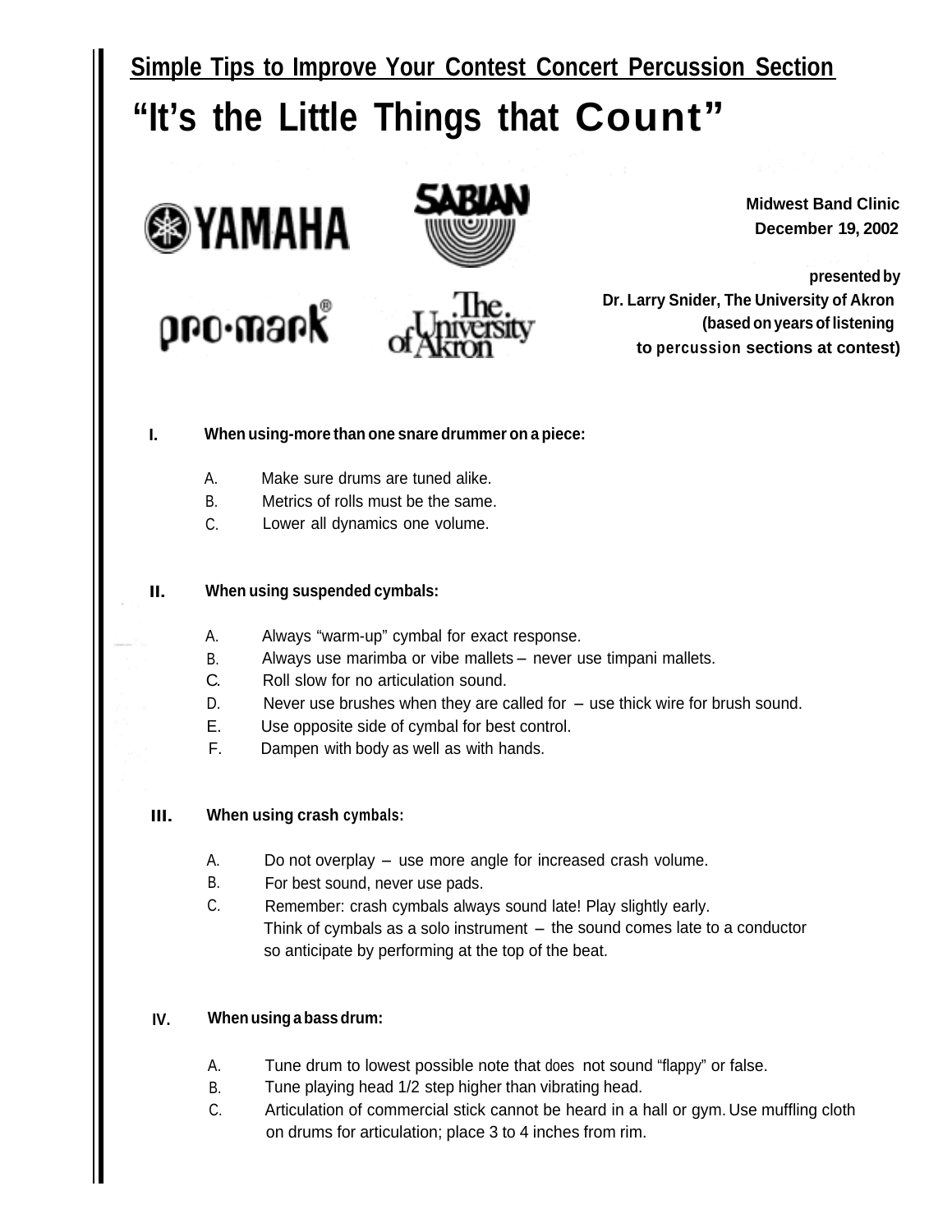#### **V. When using chimes:**

- A. Always overplay up one volume (f from mf, etc.). This instrument does not project.
- B. This is the only percussion instrument that sounds different everywhere it is placed in the section. The best place is usually to the side and front of the band.
- C. Use glancing blow and moleskin on hammer.
- D. The most common problem is fast passages because of muddy sound and clickingglance the blow and half pedal.

#### **VI. When using vibraphones:**

- A. As with chimes, always overplay. Like chimes, this instrument does not project.
- B. Use vibraphone or light green rubber mallets (not marimba mallets) for performance.

#### **VII. When using triangle:**

- A. Whenever possible, hold triangle high in performance. This maintains. less-muffled sound. Cloths, music stands, etc. can cause triangle to lose beauty.
- B. On short notes never grab triangle with all fingers Quickly add dampening fingers one-by-one.

### **VIII. When using fast change of mallets:**

- A. Be careful of stick "clicks." These are avoided by not picking up two sticks with one hand. Pick up one stick per hand.
- B. Use a tray cloth. A bath towel over a music stand will avoid organizational problems.

### **IX. When using timpani:**

- A. Always sit on a stool. With all of the quick tuning changes in contemporary band literature, it is impossible to tune unless you have two feet available,
- B. Do not play rolls too fast for the drum. The lower the drum, the slower the roll. This avoids articulations in rolls.
- C. Use muffles in gyms and halls when articulations are needed.

### **X.. When using marimba:**

- A. The marimba can be especially effective in bands when you don't have full instrumentation.
- B. Using the marimba can double the inner voices of your band.
- C. Using the marimba can strengthen the weak sections of your band.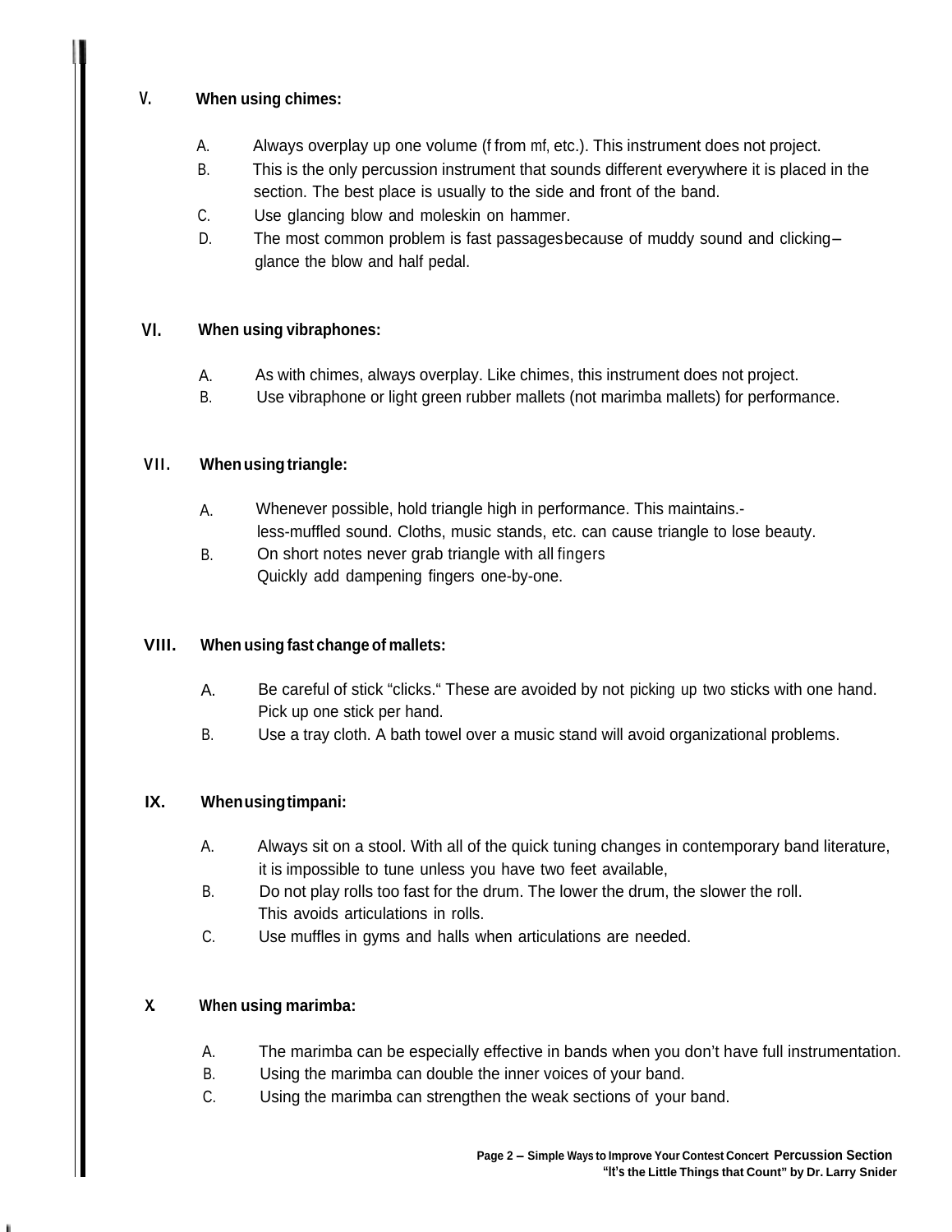# **Snare Drum Technique Check-List for Band Directors "Streamlining Your Technique Teaching" Example 19 Your Transformation**<br> **YAMAHA** SABUN







**Midwest Band Clinic December 19, 2002** 

**presented by Dr. Larry Snider, The University of Akron**

# **The Snare Drum**

 $\Box$  Is the snare drum or practice pad flat and parallel to the ground?

 $\Box$  Is the "on and off" switch directly in front of the player?

- $\Box$  Is the snare drum stand at a height that makes the snare drum approximately waist-high? (This height depends on the length of the student's arms.)
- $\Box$  Are the snares in "off" position so that the teacher can hear the stroke more effectively?

# **Gripping the Stick**

- $\Box$  Do the left and right hands mirror each other AT ALL TIMES?
- $\Box$  Is the thumb parallel to the stick?
- $\Box$  Is the second joint of the index finger and the thumb the only thing gripping the stick? It should be!
- $\Box$  Are the back three fingers close to the stick but not touching the stick? Watch the little finger. It should never straighten.
- $\Box$  Is all 'of the pressure on the thumb and index finger? The amount of pressure should only approximate the pressure needed to pick up a piece of candy with the thumb and index finger.
- $\Box$  Does the back of the hand stay parallel to the floor? While playing, the student should be able to balance a quarter on the back of the hand.
- $\Box$  When gripping the stick, does the student place his or her thumb or back of hand on the appropriate part of the stick logo?